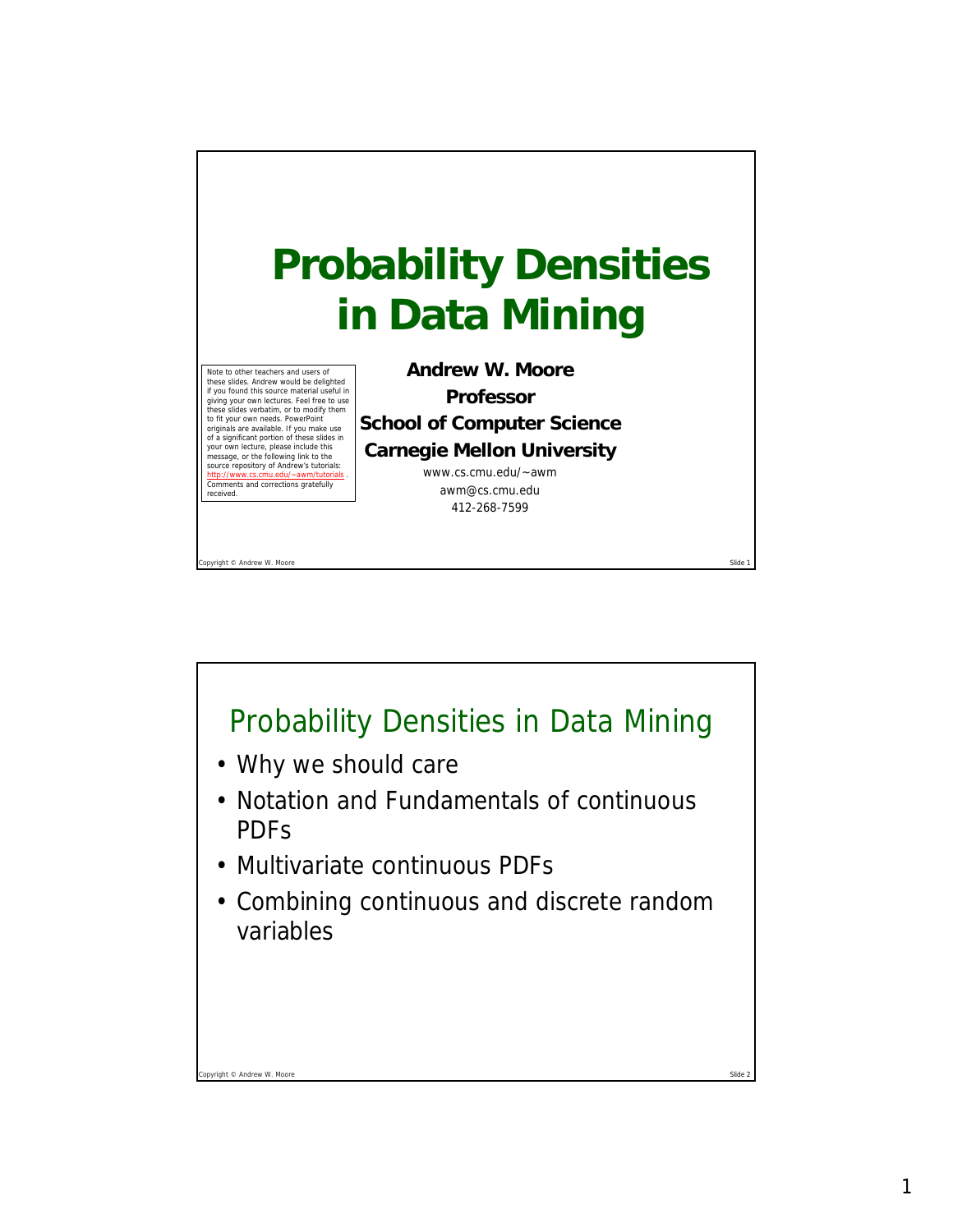

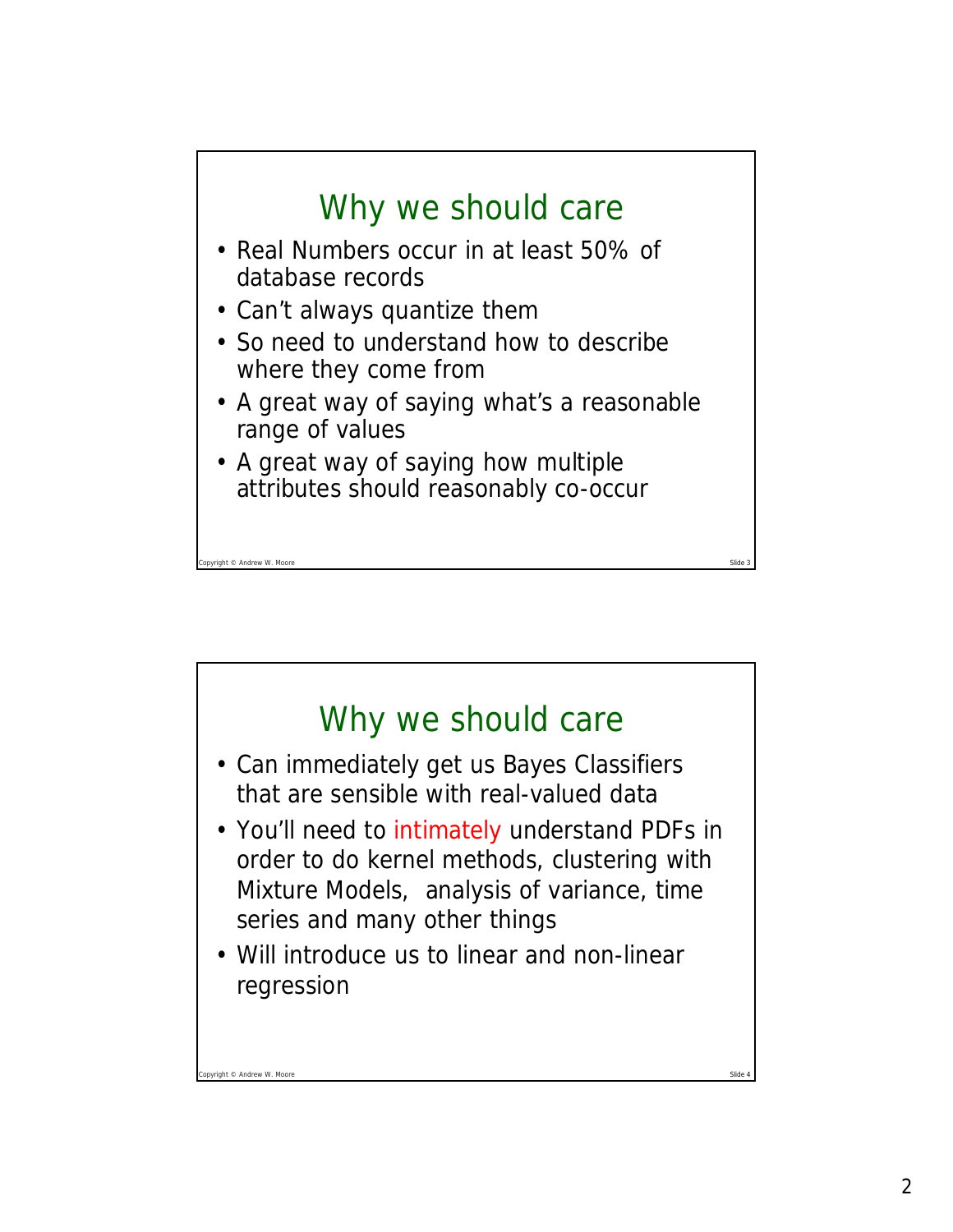

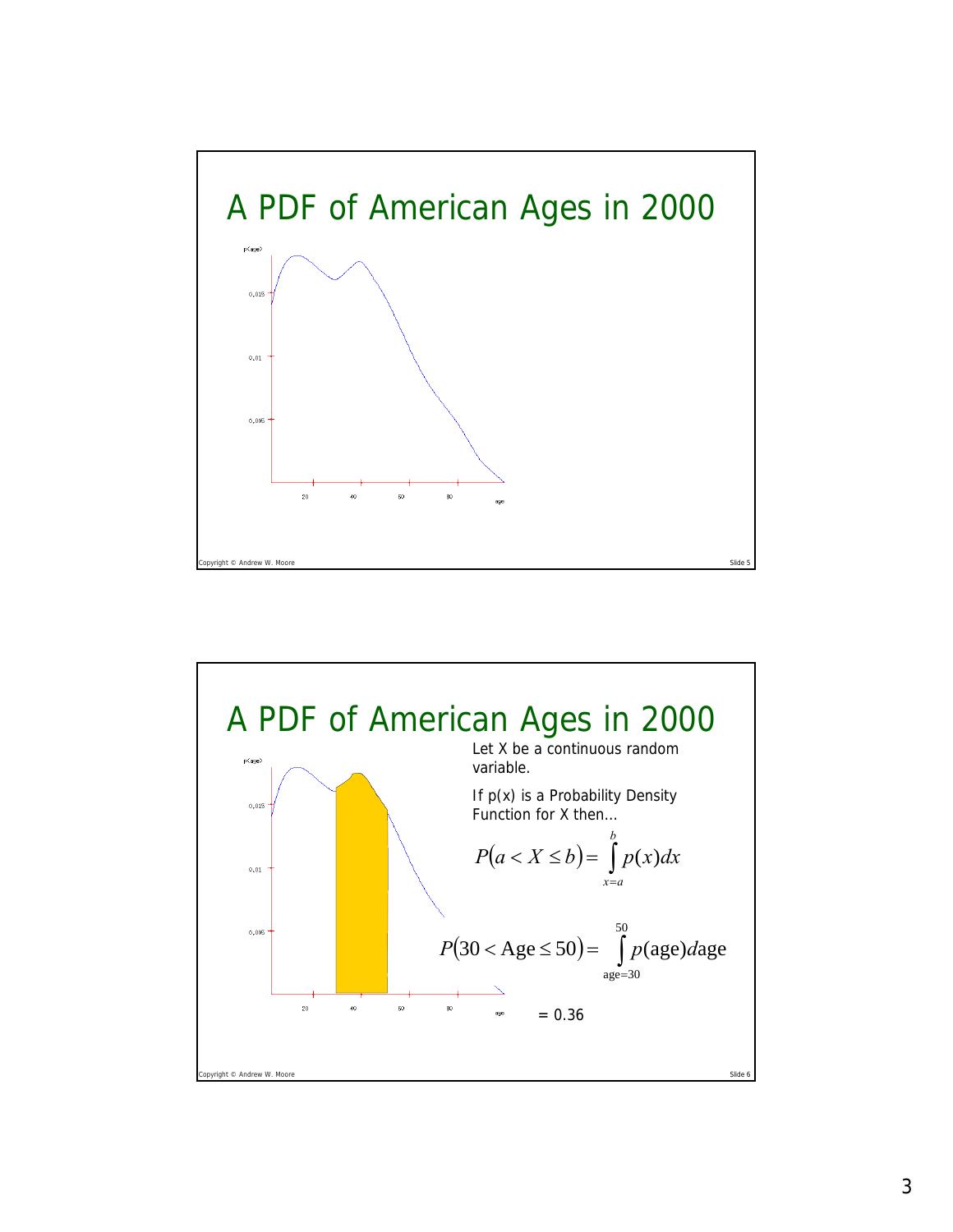

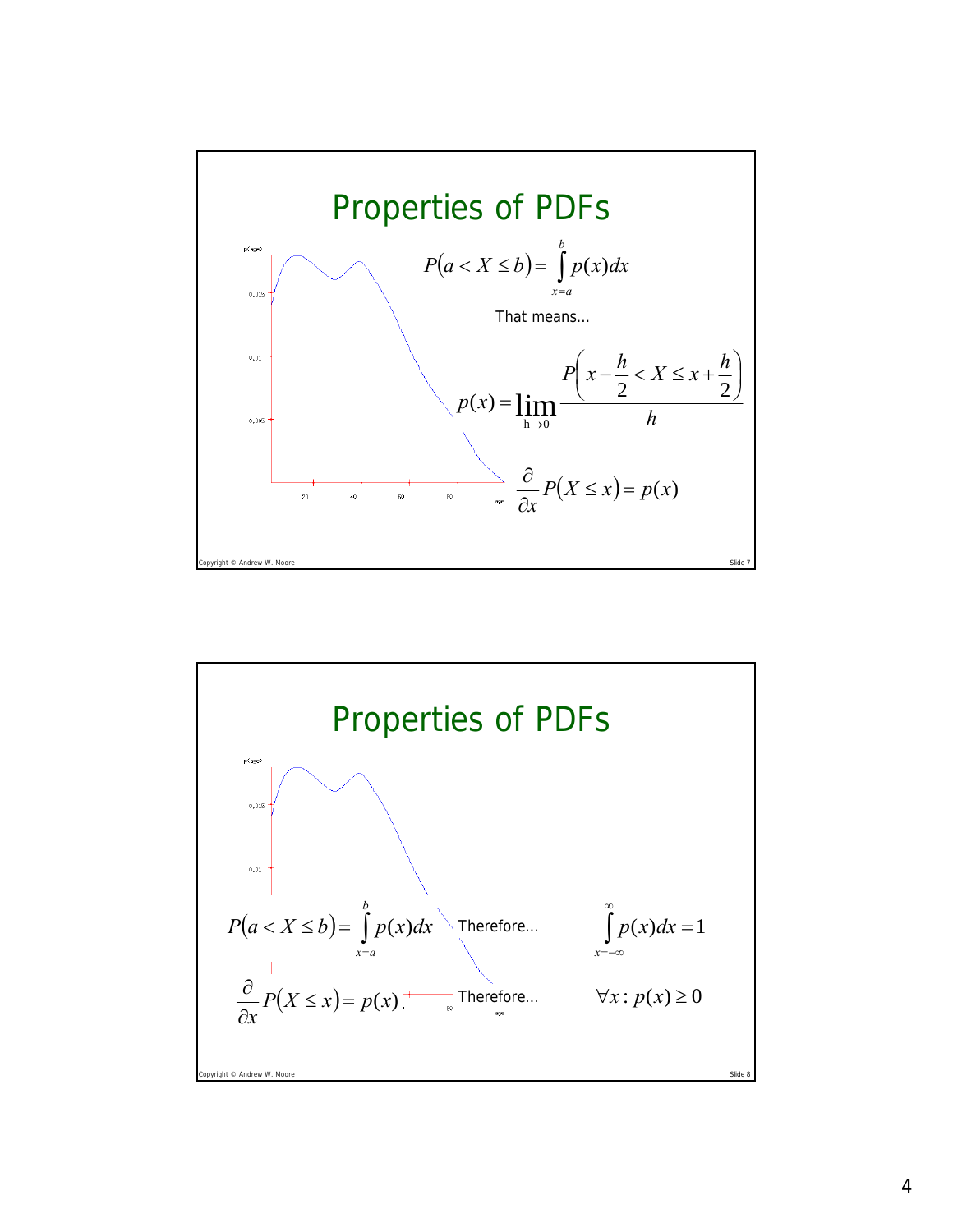

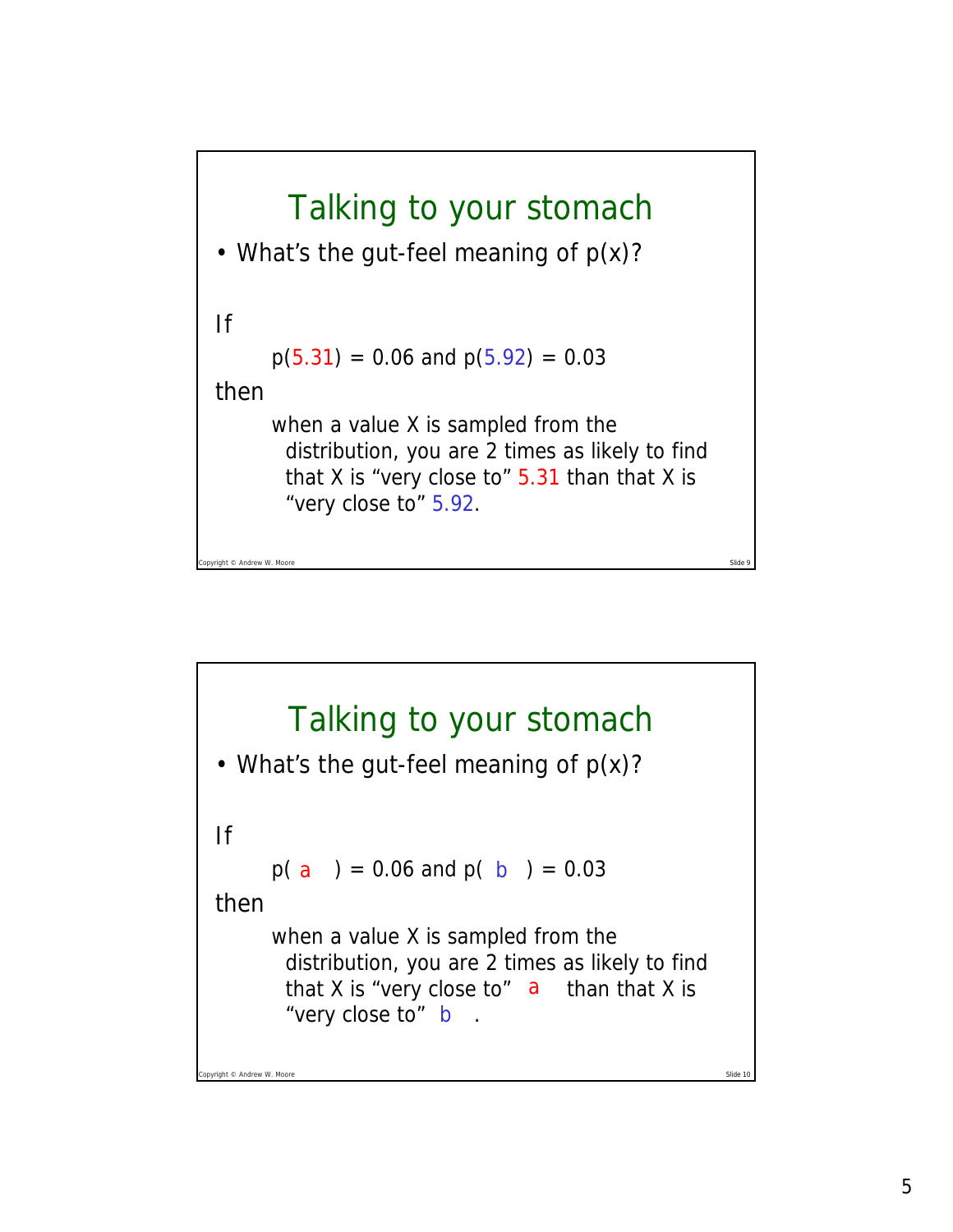

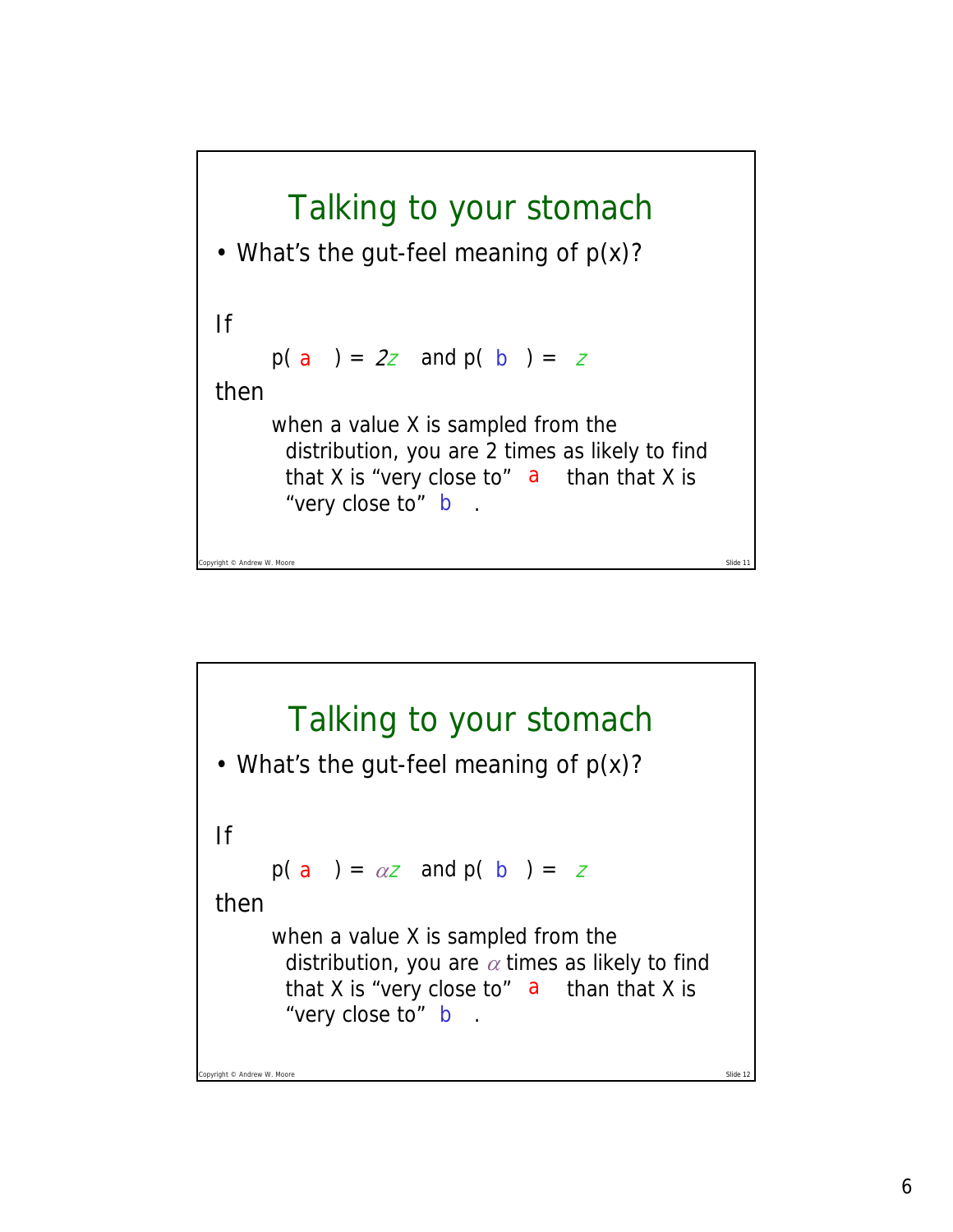

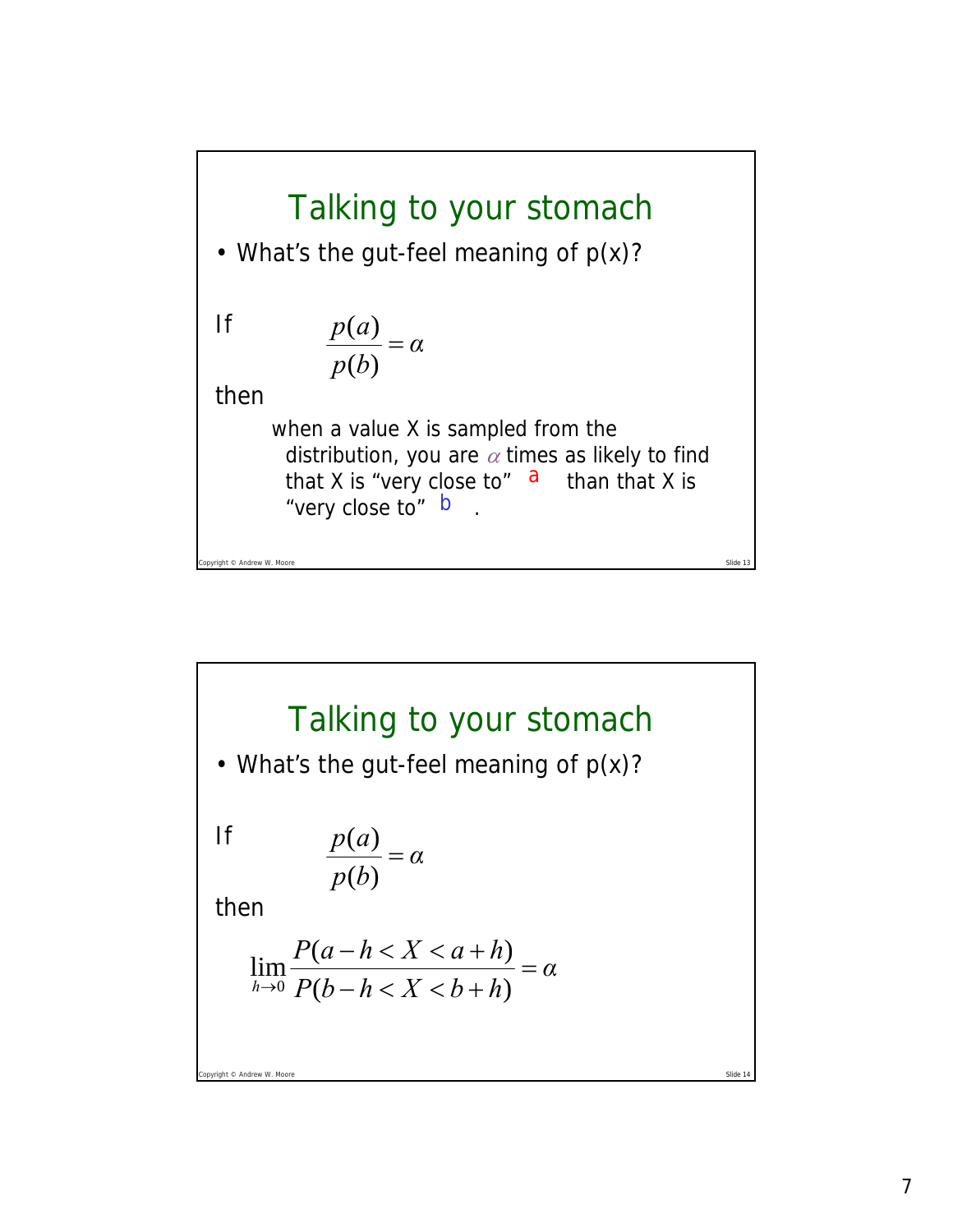

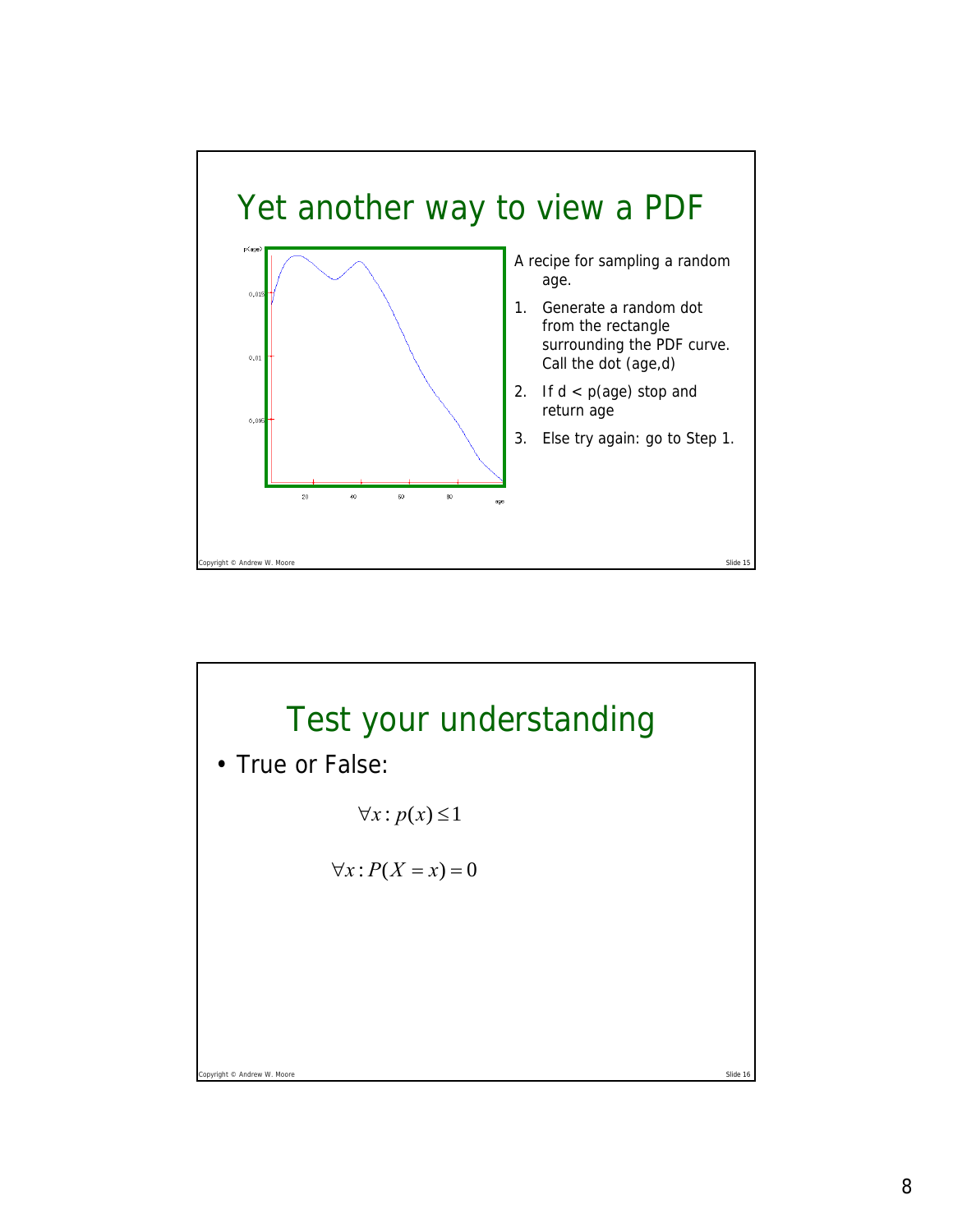

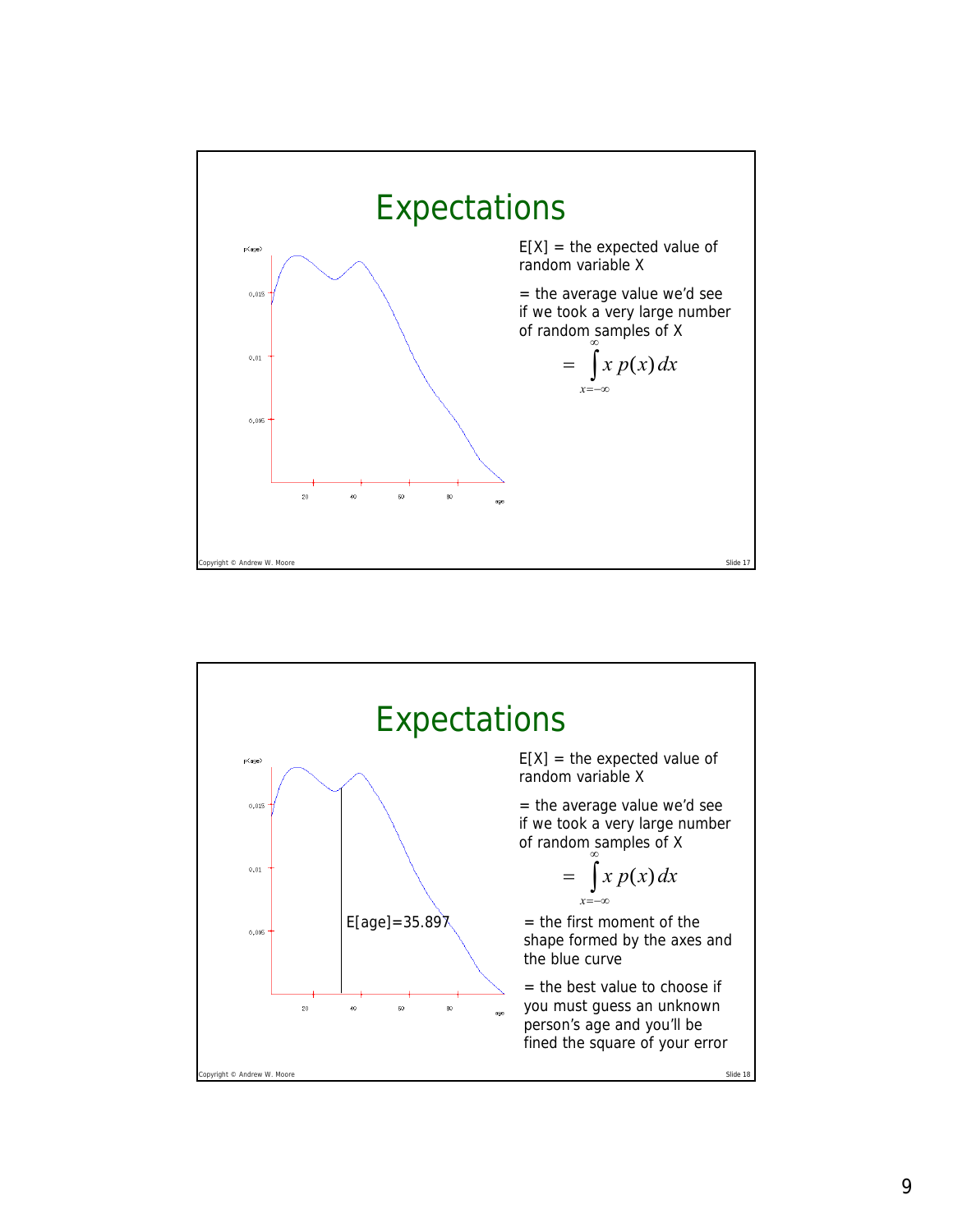

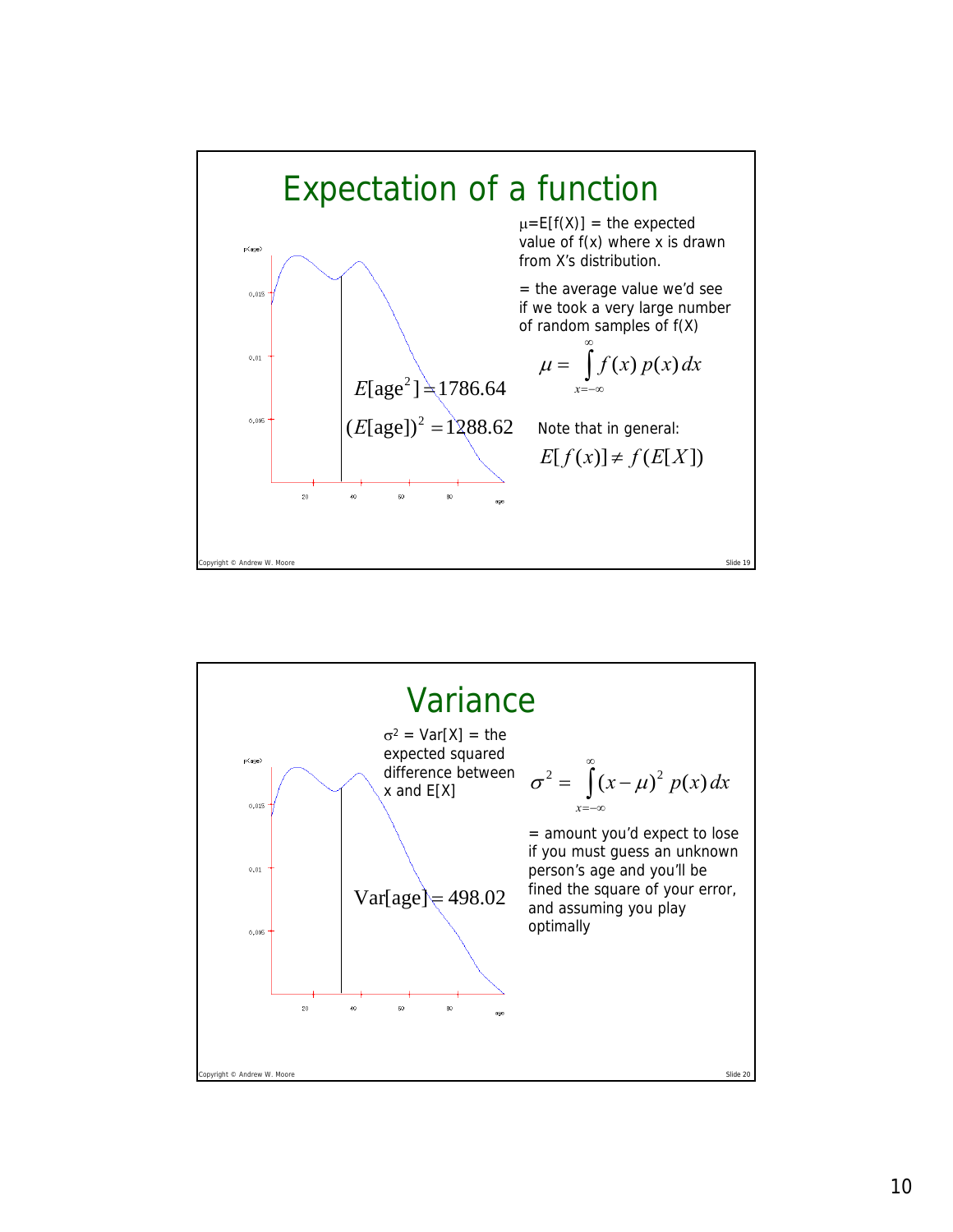

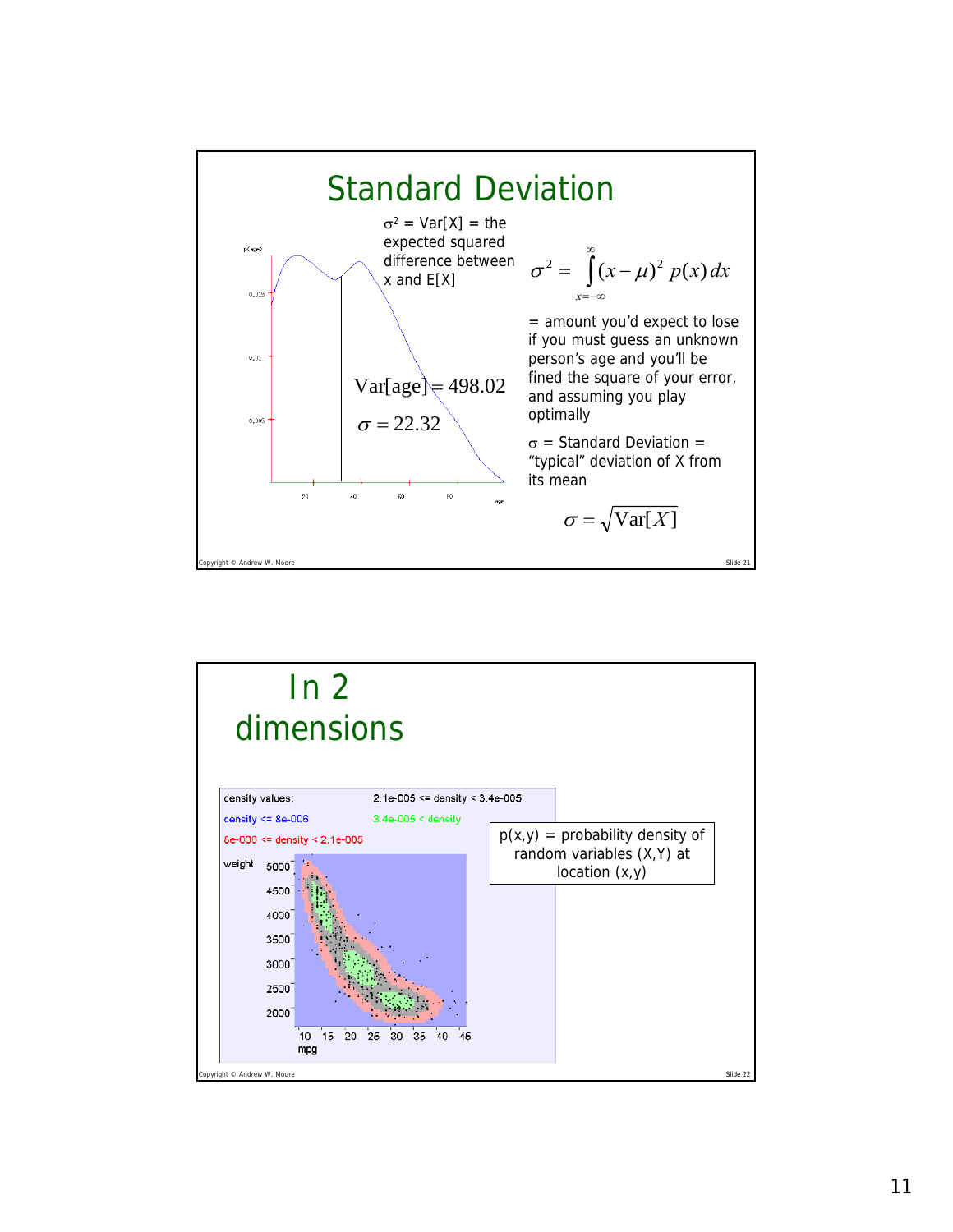

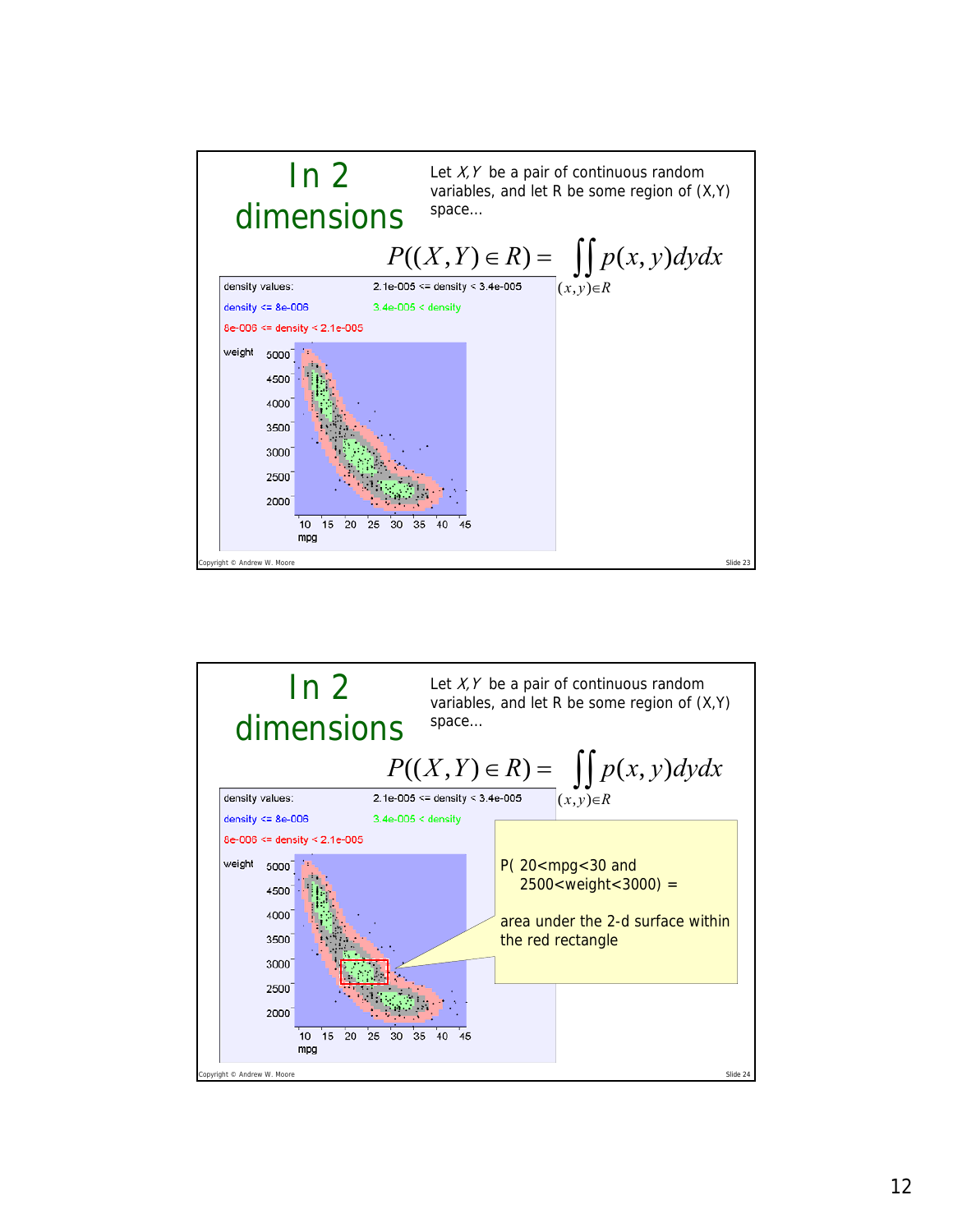

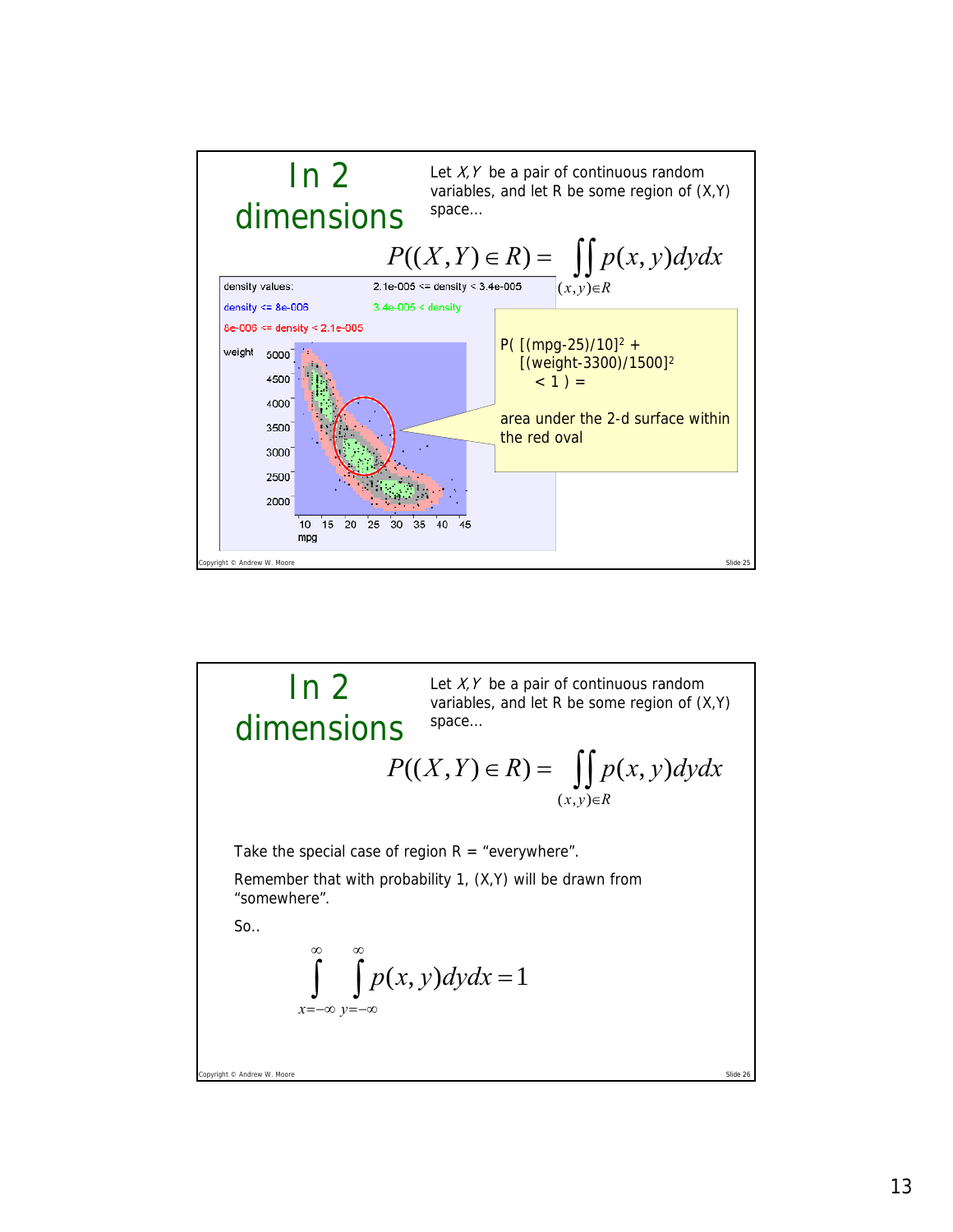

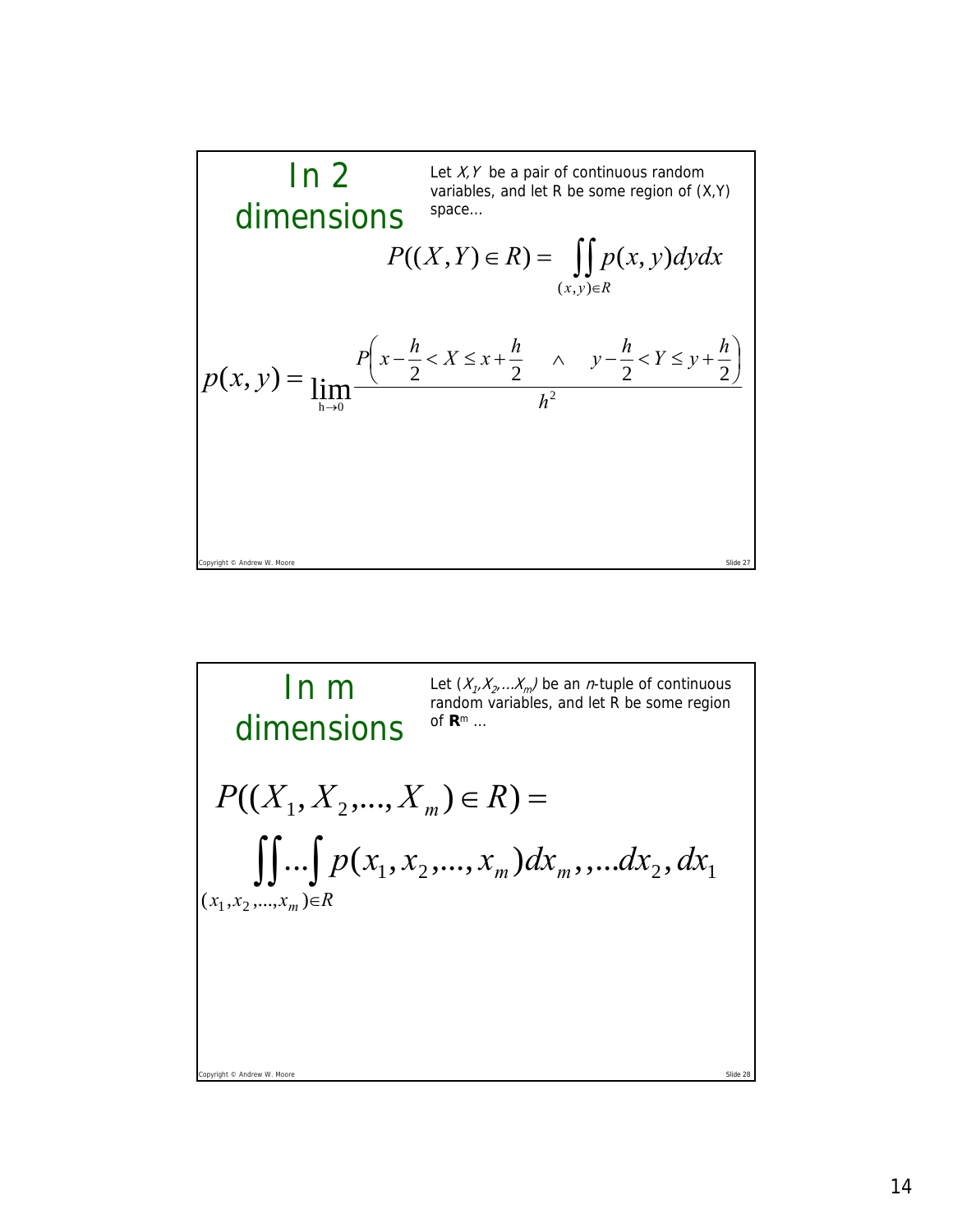

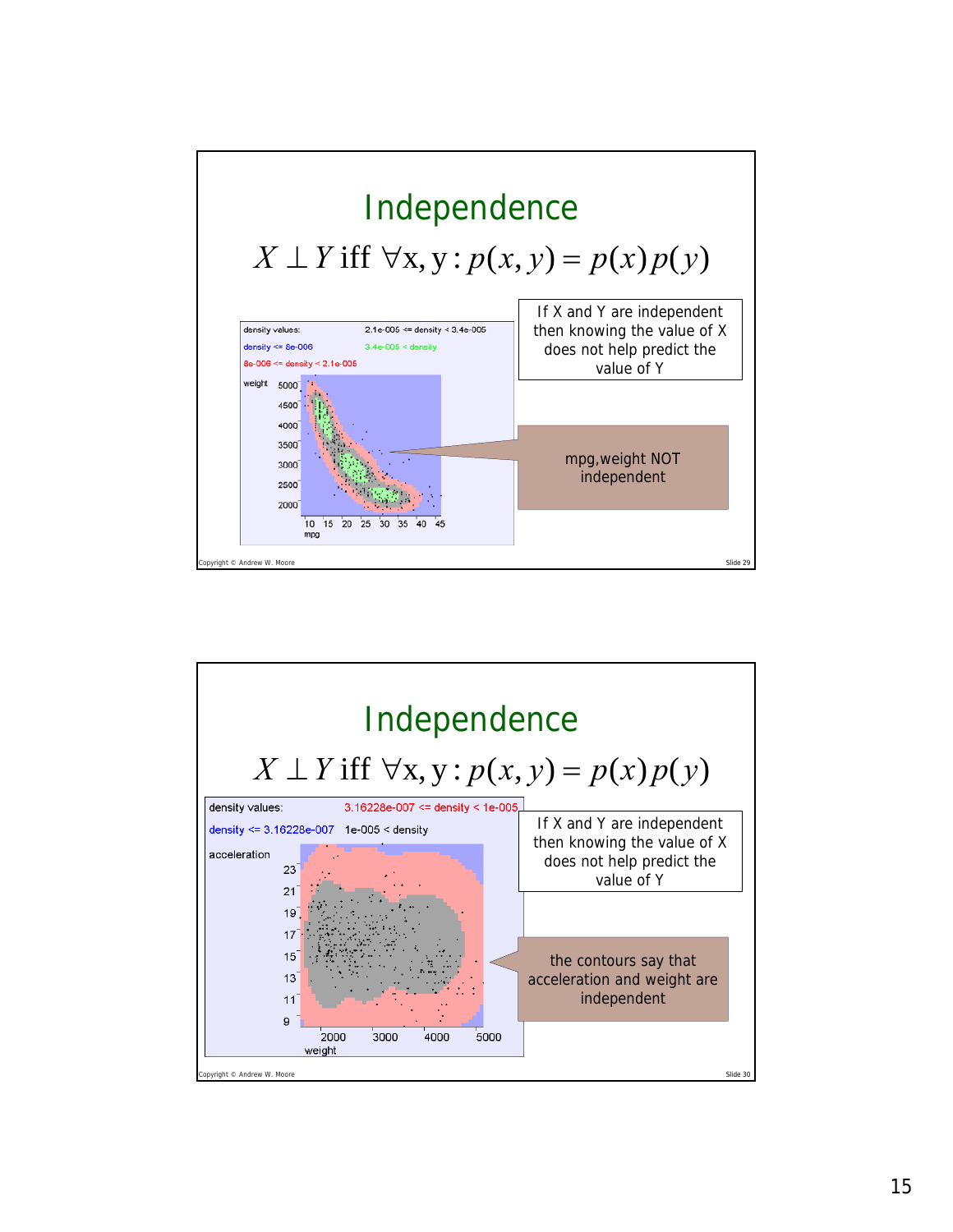

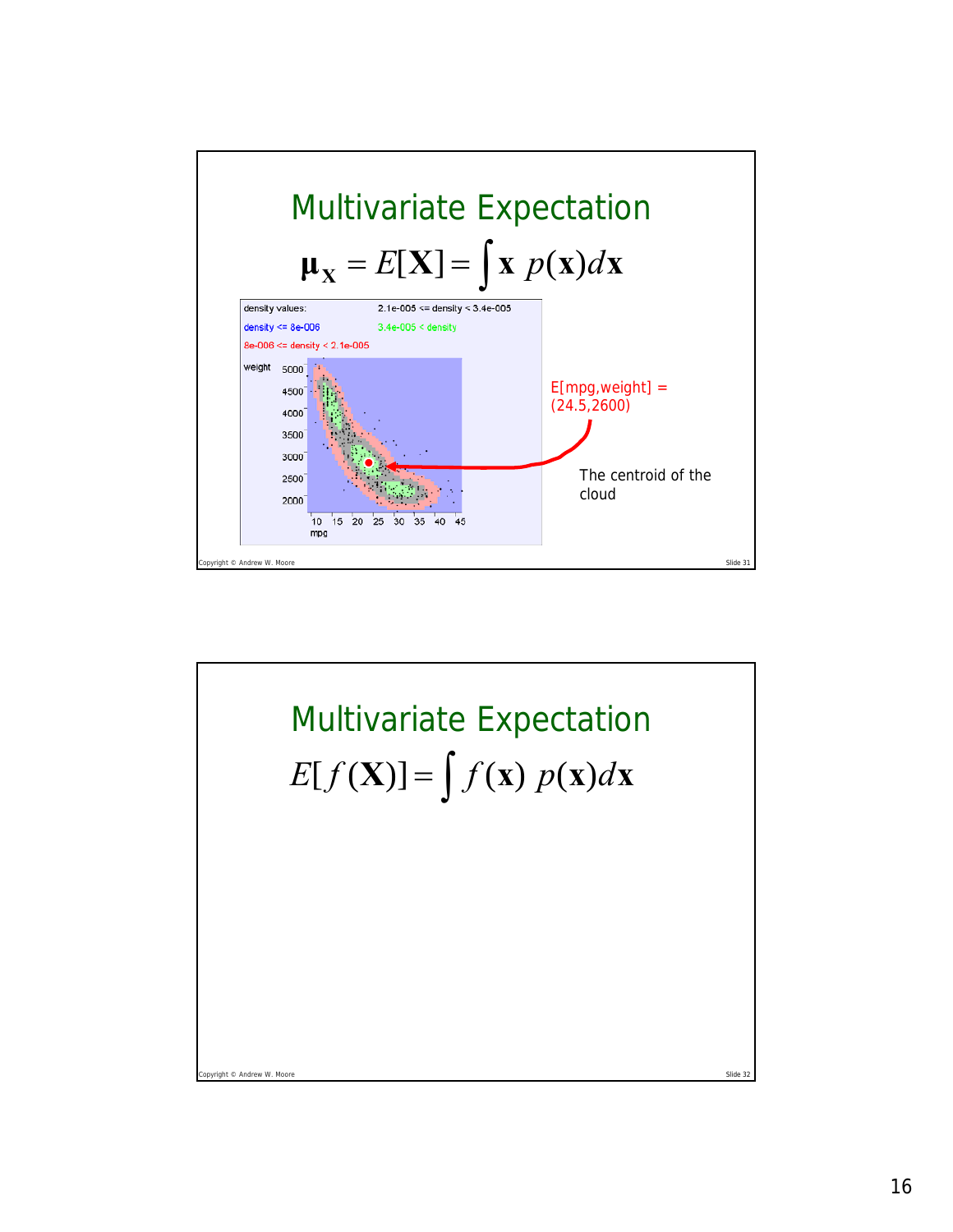

Copyright © Andrew W. Moore Slide 34 Bivariate Expectation if *f* (*x*, *y*) = *x* then *E*[*f* (*X*, *Y*)] =  $\int x p(x, y) dy dx$  $E[f(x, y)] = \int f(x, y) p(x, y) dy dx$ if *f* (*x*, *y*) = *y* then *E*[*f* (*X*, *Y*)] =  $\int y p(x, y) dy dx$ ∫ if *<sup>f</sup>* (*x*, *<sup>y</sup>*) <sup>=</sup> *<sup>x</sup>* <sup>+</sup> *<sup>y</sup>* then *E*[ *<sup>f</sup>* (*X*,*Y*)] <sup>=</sup> (*<sup>x</sup>* <sup>+</sup> *<sup>y</sup>*) *<sup>p</sup>*(*x*, *<sup>y</sup>*)*dydx*  $E[X + Y] = E[X] + E[Y]$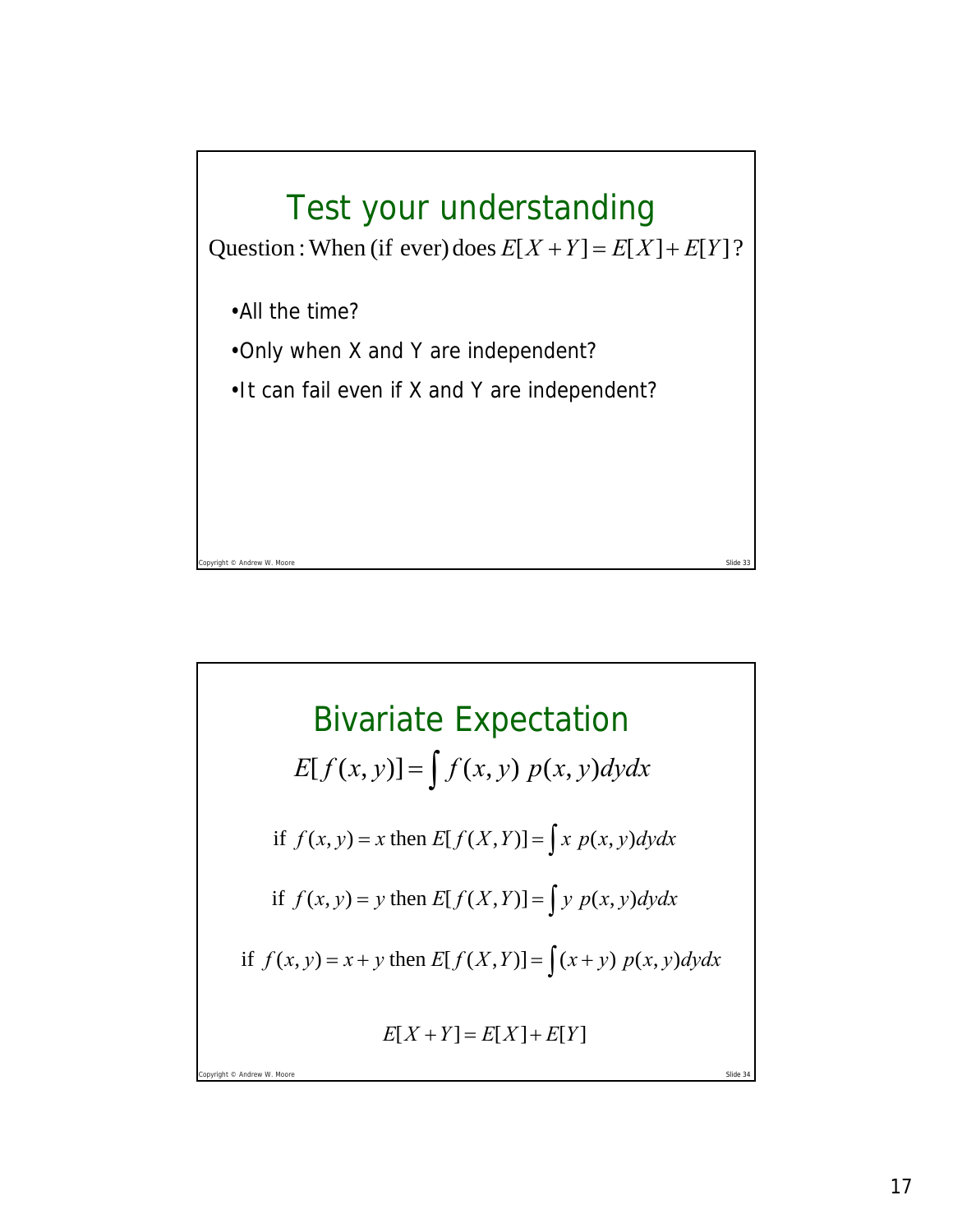

Bivariate Covariance  
\n
$$
\sigma_{xy} = \text{Cov}[X, Y] = E[(X - \mu_x)(Y - \mu_y)]
$$
\n
$$
\sigma_{xx} = \sigma^2_x = \text{Cov}[X, X] = Var[X] = E[(X - \mu_x)^2]
$$
\n
$$
\sigma_{yy} = \sigma^2_y = \text{Cov}[Y, Y] = Var[Y] = E[(Y - \mu_y)^2]
$$
\nWrite  $\mathbf{X} = \begin{pmatrix} X \\ Y \end{pmatrix}$ , then\n
$$
\text{Cov}[\mathbf{X}] = E[(\mathbf{X} - \mu_x)(\mathbf{X} - \mu_x)^T] = \Sigma = \begin{pmatrix} \sigma^2_x & \sigma_{xy} \\ \sigma_{xy} & \sigma^2_y \end{pmatrix}
$$
\n
$$
E[(\mathbf{X} - \mu_x)(\mathbf{X} - \mu_x)^T] = \Sigma = \begin{pmatrix} \sigma^2_x & \sigma_{xy} \\ \sigma_{xy} & \sigma^2_y \end{pmatrix}
$$
\n
$$
E[(\mathbf{X} - \mu_x)(\mathbf{X} - \mu_x)^T] = \Sigma = \begin{pmatrix} \sigma^2_x & \sigma_{xy} \\ \sigma_{xy} & \sigma^2_y \end{pmatrix}
$$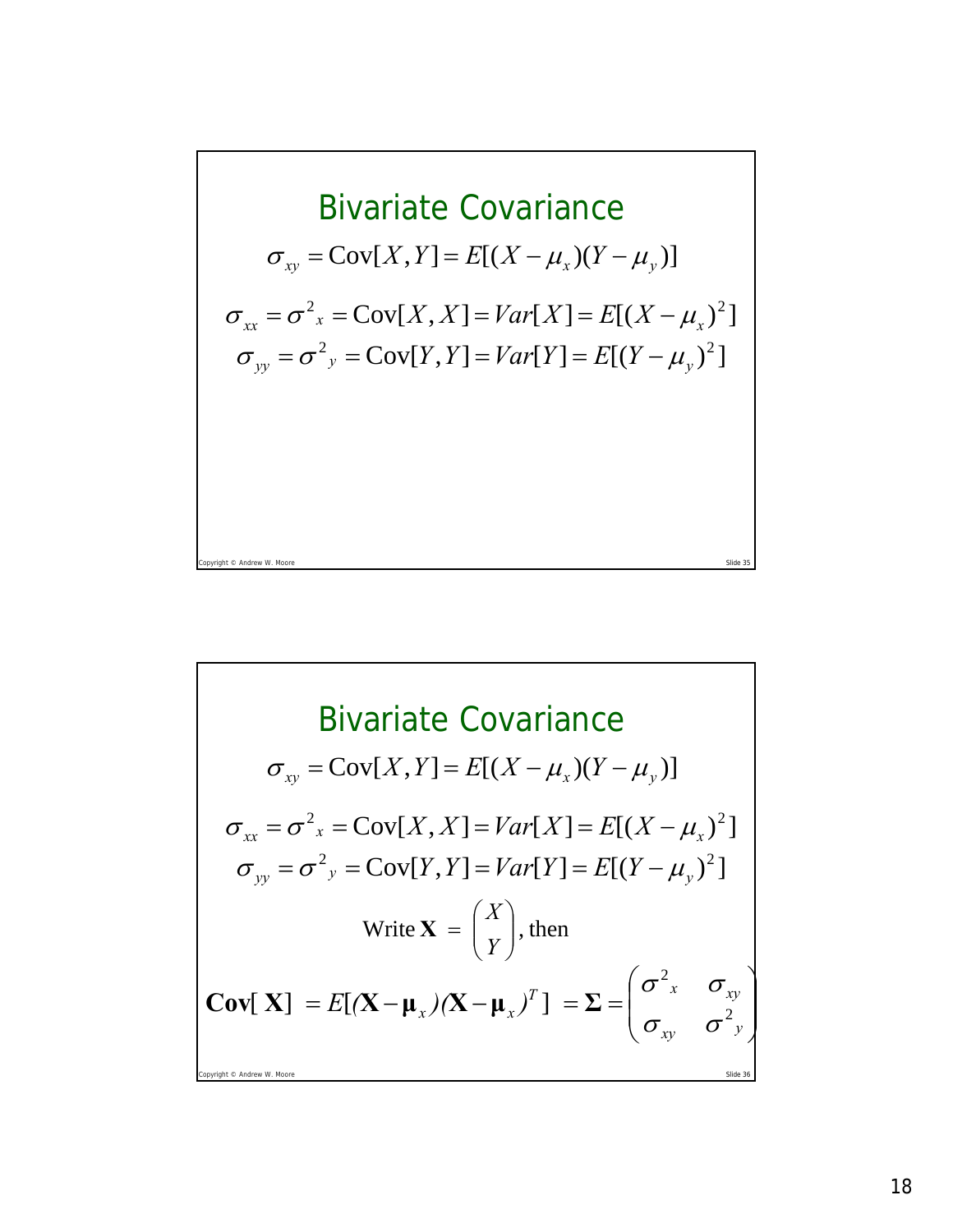

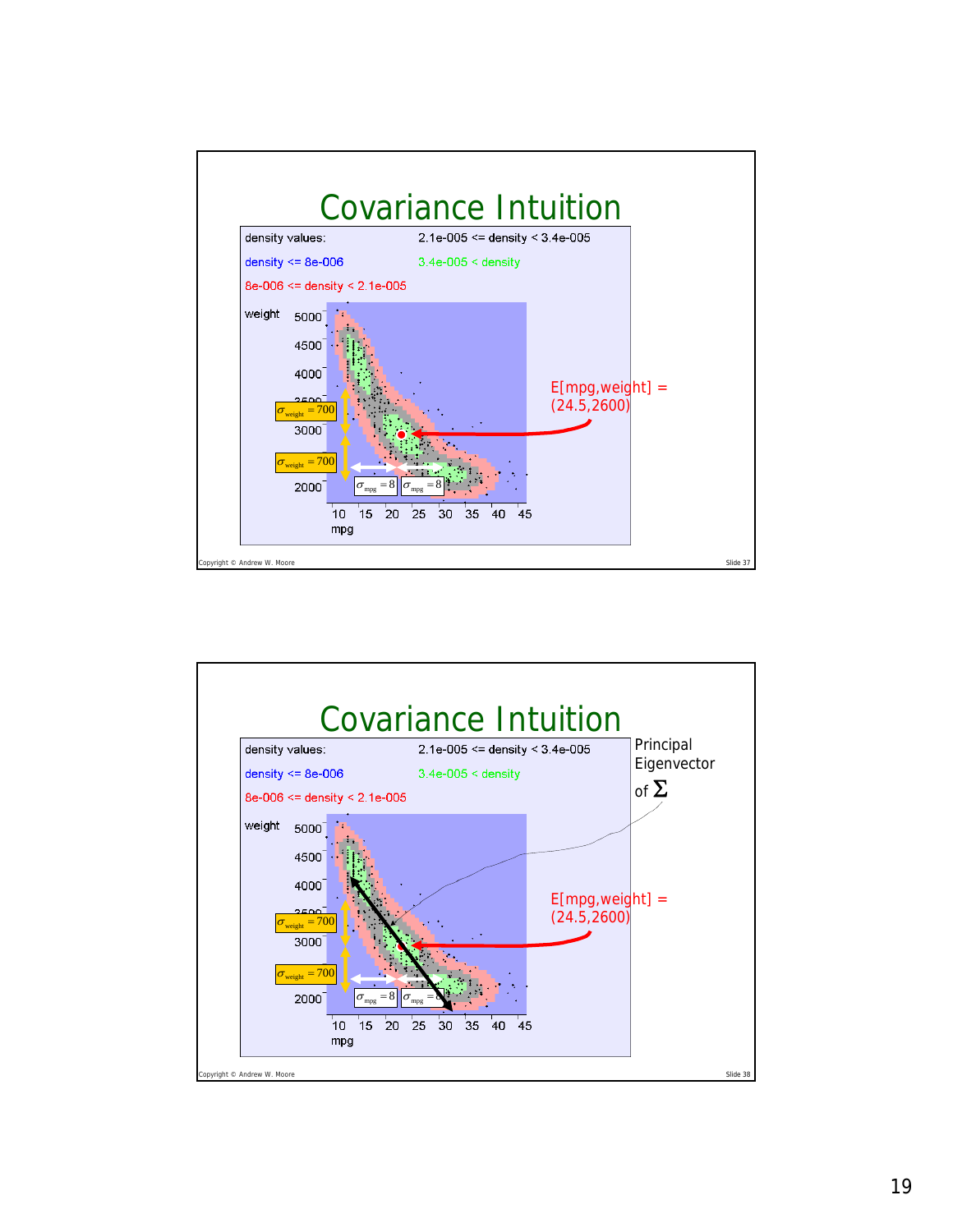

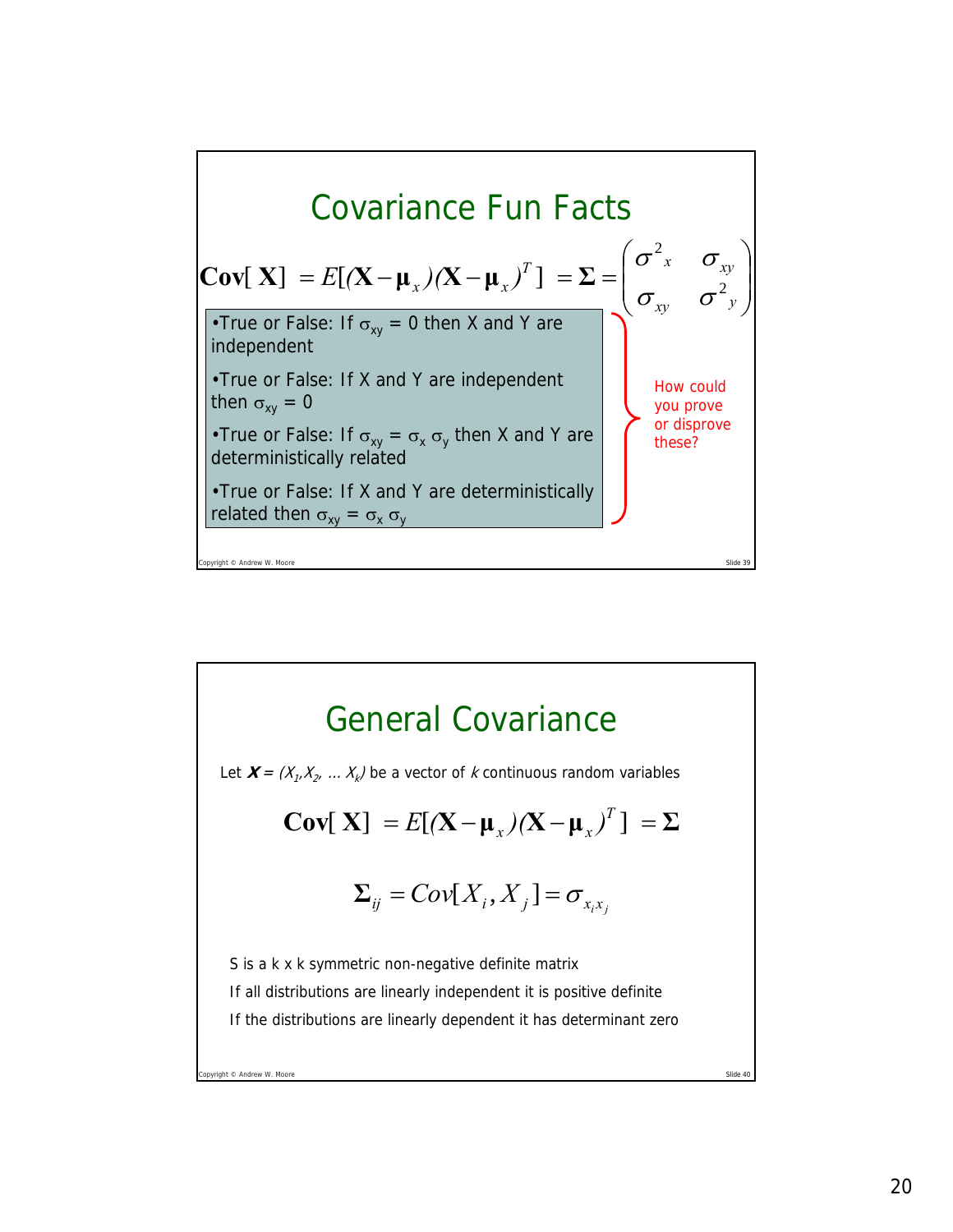

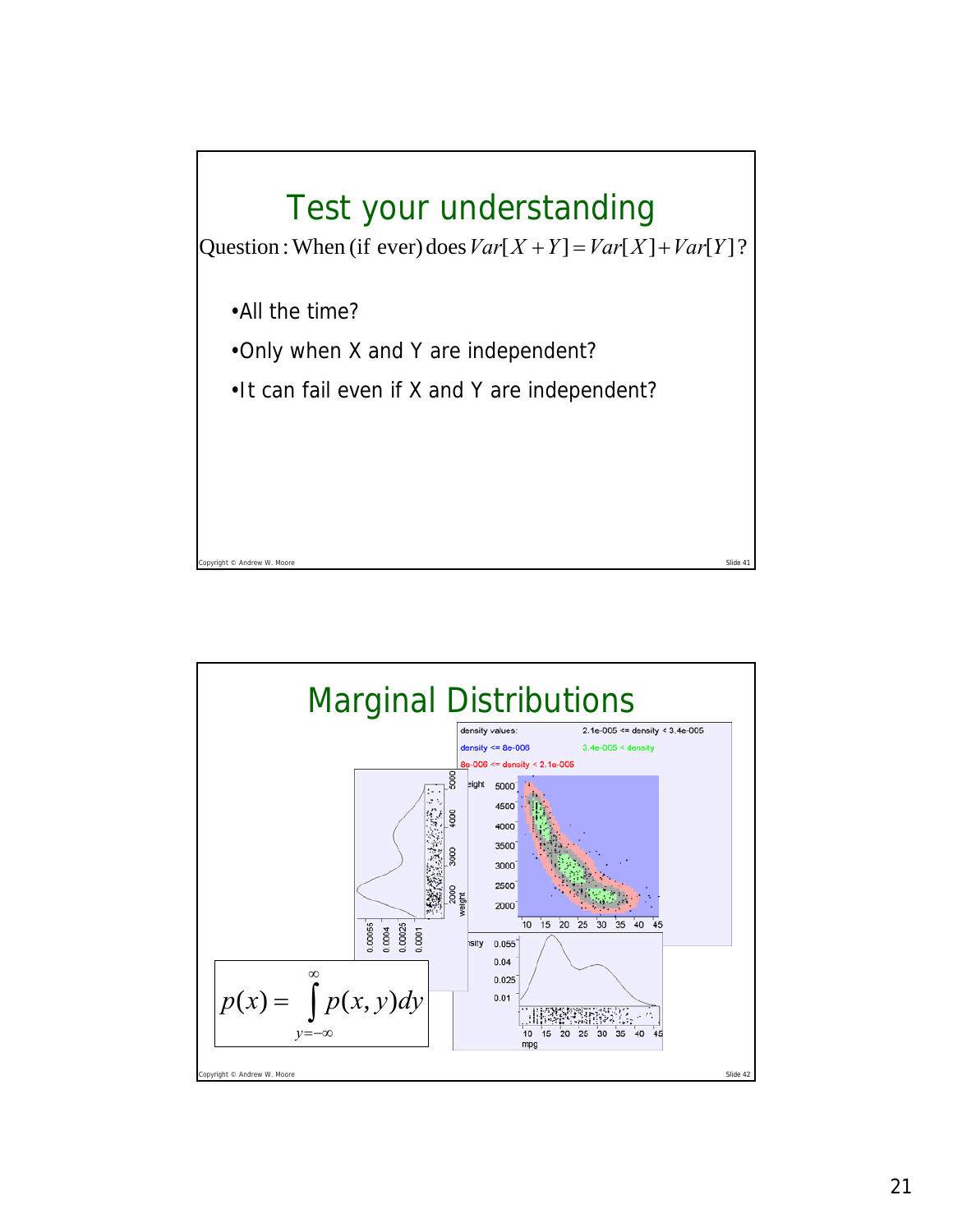

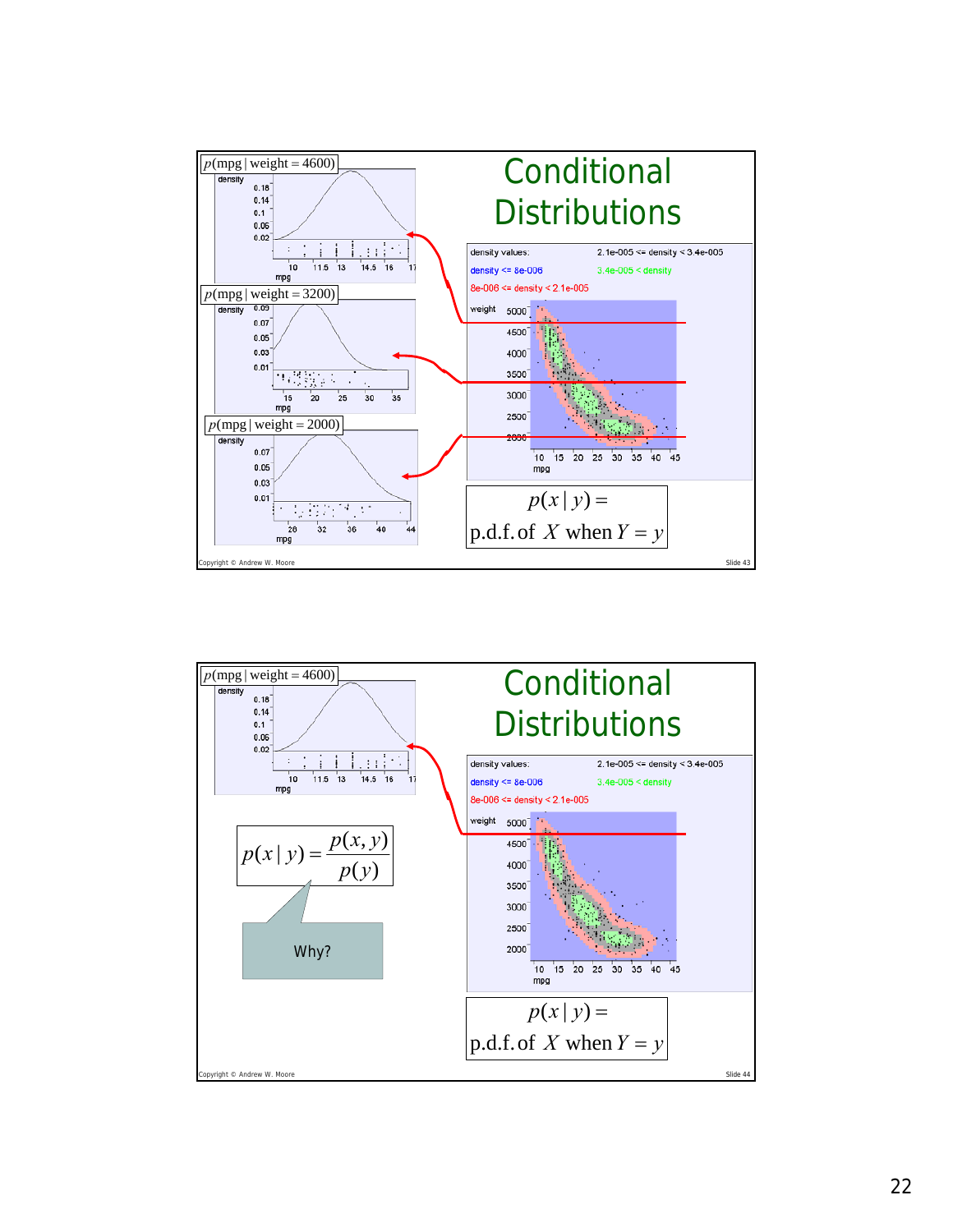

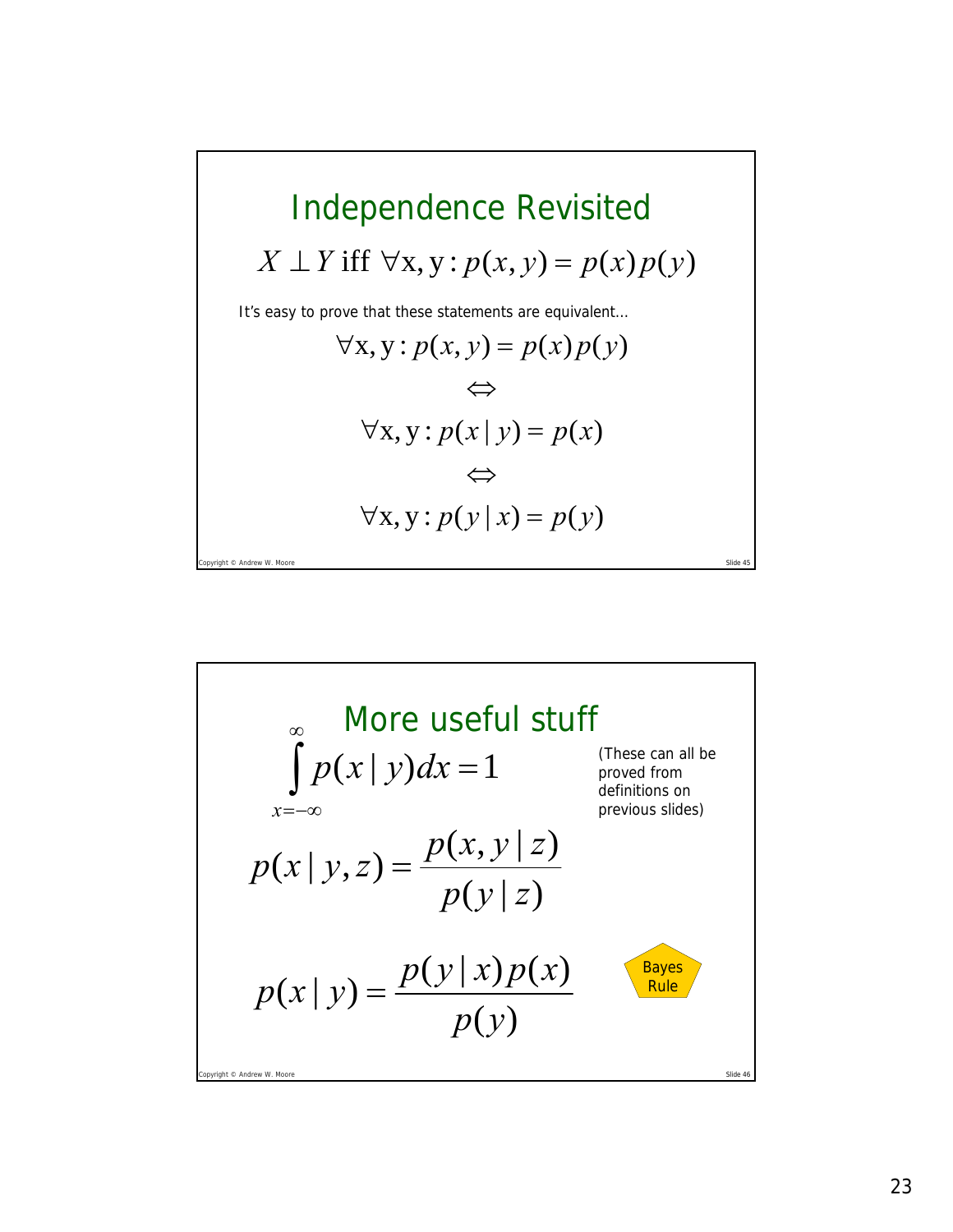

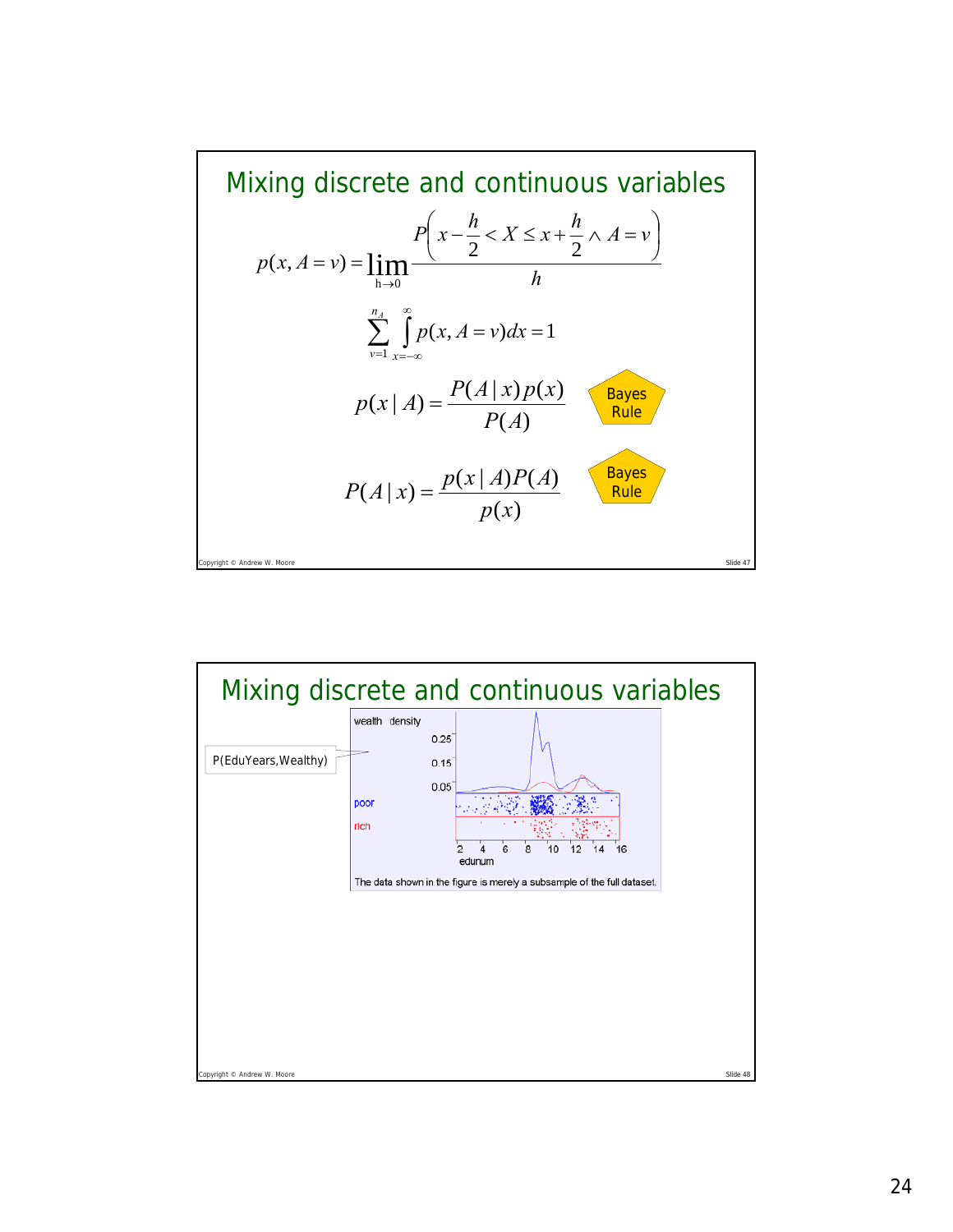